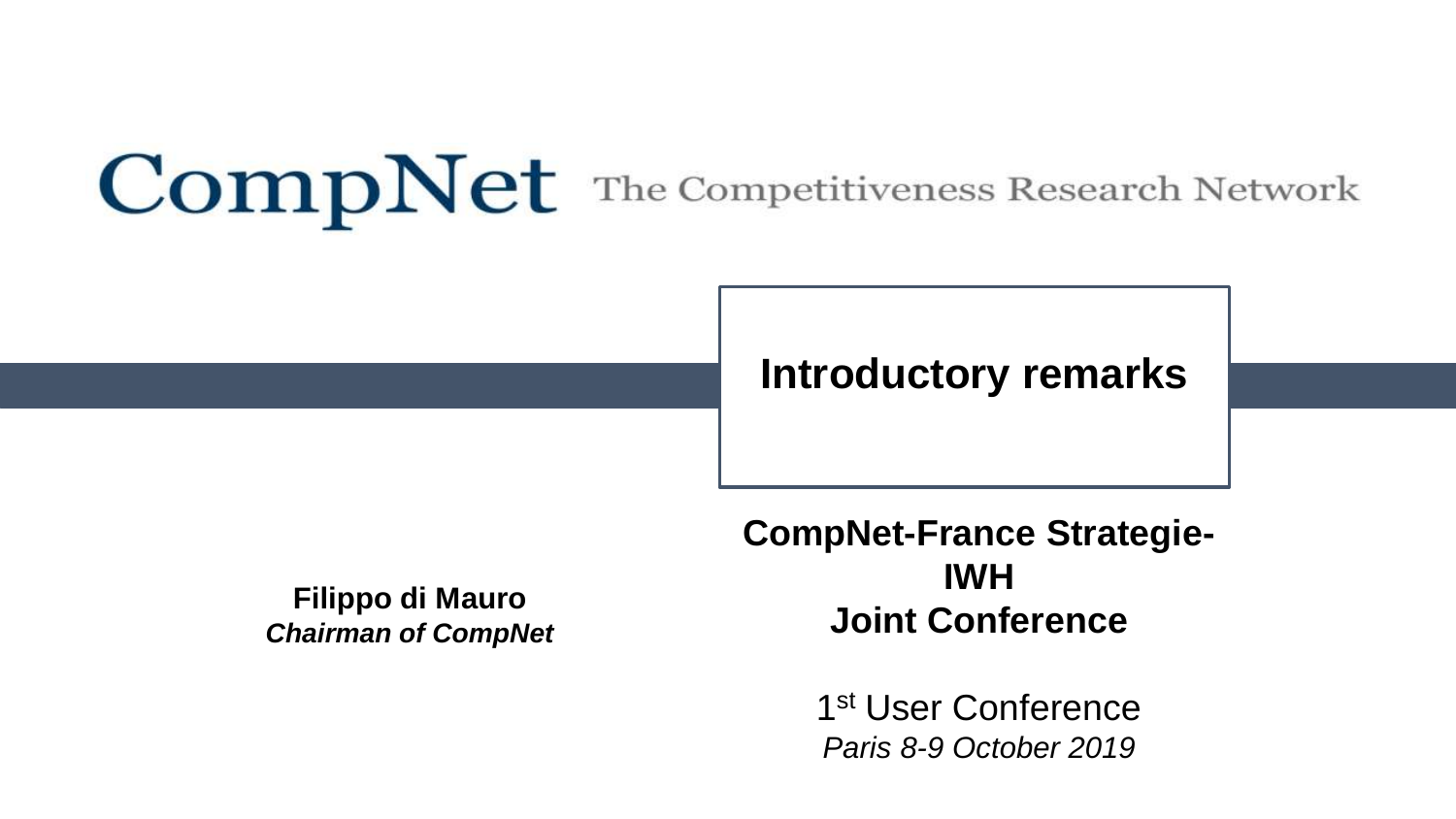#### CompNet mandate

- 1. We started in 2012 as an initiative of the European system of Central Banks with a double mandate:
	- $\triangleright$  Provide a forum for research on productivity/competitiveness related matters
	- $\triangleright$  Provide top standard indicators on productivity drivers, which are firm-level based.
- 2. Since early 2017, we are a self-managed Network financed by major European institutions, including ECB, EU Commission (EC-Grow and EC-EcFin), EIB, EBRD and academic institutions (IWH-Halle and Tinbergen). Our management is handled by IWH-Halle and the ECB, which we thank for this important work.
- 3. Among data providers, in addition to several National Central banks, we can count on an increasing number of Statistical institutes (8).

Thanks to all this, we are able to improve the quality of the dataset and its cross country comparability. Hence, we can be proud of having reached a very high standard

1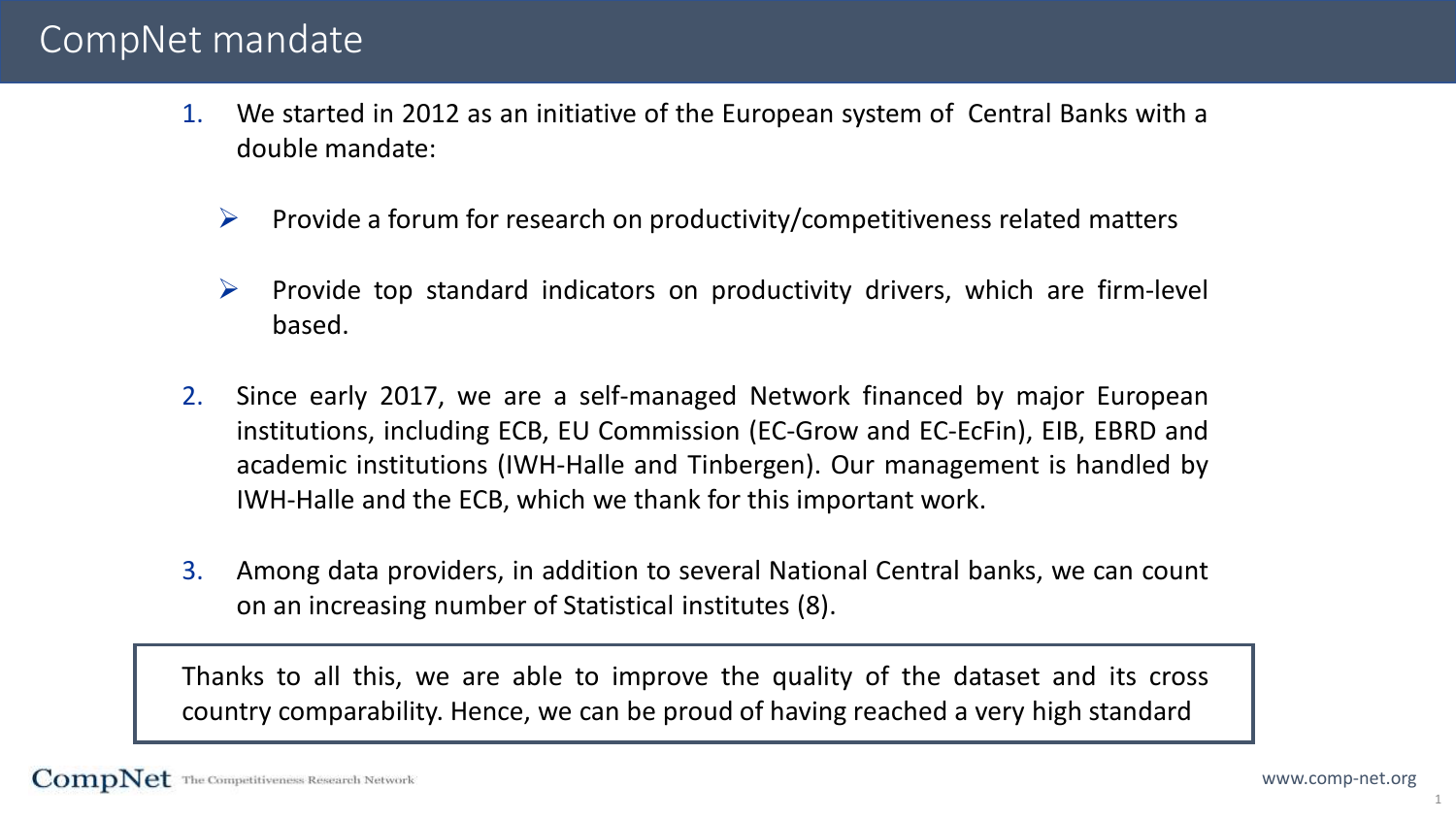#### Why do we need CompNet? A reminder

- 1. Firms are **heterogeneous**: averages measures can be quite misleading and therefore we need more granularity in the data to study the entire distribution of firms
- 2. Unfortunately, firm-level data is **confidential** harming cross-country comparability
- 3. One possible solution is to rely on **Orbis data**, from BvD.
	- There is limited coverage/representativeness for a number of countries and information is lacking on employment and exports
- 4. Here **we fill the gap thanks to a micro-distributed methodology**
	- $\triangleright$  We use firm-level data available at data providers
	- $\triangleright$  We collect distributions of competitiveness-related indicators to preserve confidentiality
	- $\triangleright$  We use the same protocol in all countries to ensure harmonization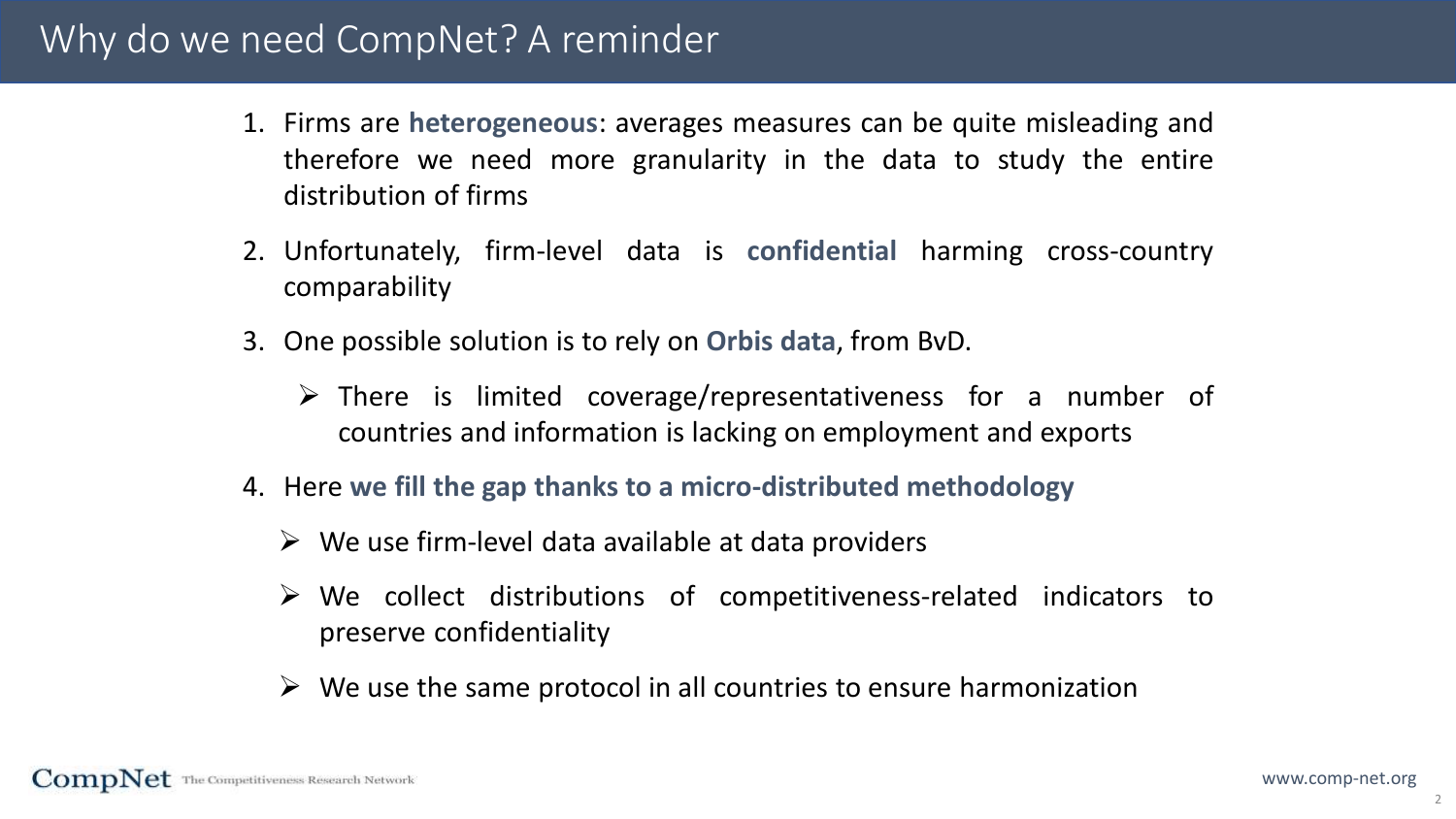#### What has been going on in CompNet in the last few months

- 1. In March we organized successfully a **conference in Luxembourg** on the determinants and development of market power and impacts on productivity
- 2. In parallel we focused on updating and revising the codes. We improved the dataset **incorporating new variables**, e.g. firms exit and entry, energy consumption, intra-EU and extra-EU import/export among others.
- 3. We decided to launch a **remote training initiative`**
	- $\triangleright$  The course is modular with respect to the needs and knowledge of the relevant audience
	- $\triangleright$  There will be three modules: for beginners, intermediate and advanced users.
- 4. Finally, we have been working on the next conferences, especially the one on **finance and productivity at the EBRD**, in London in December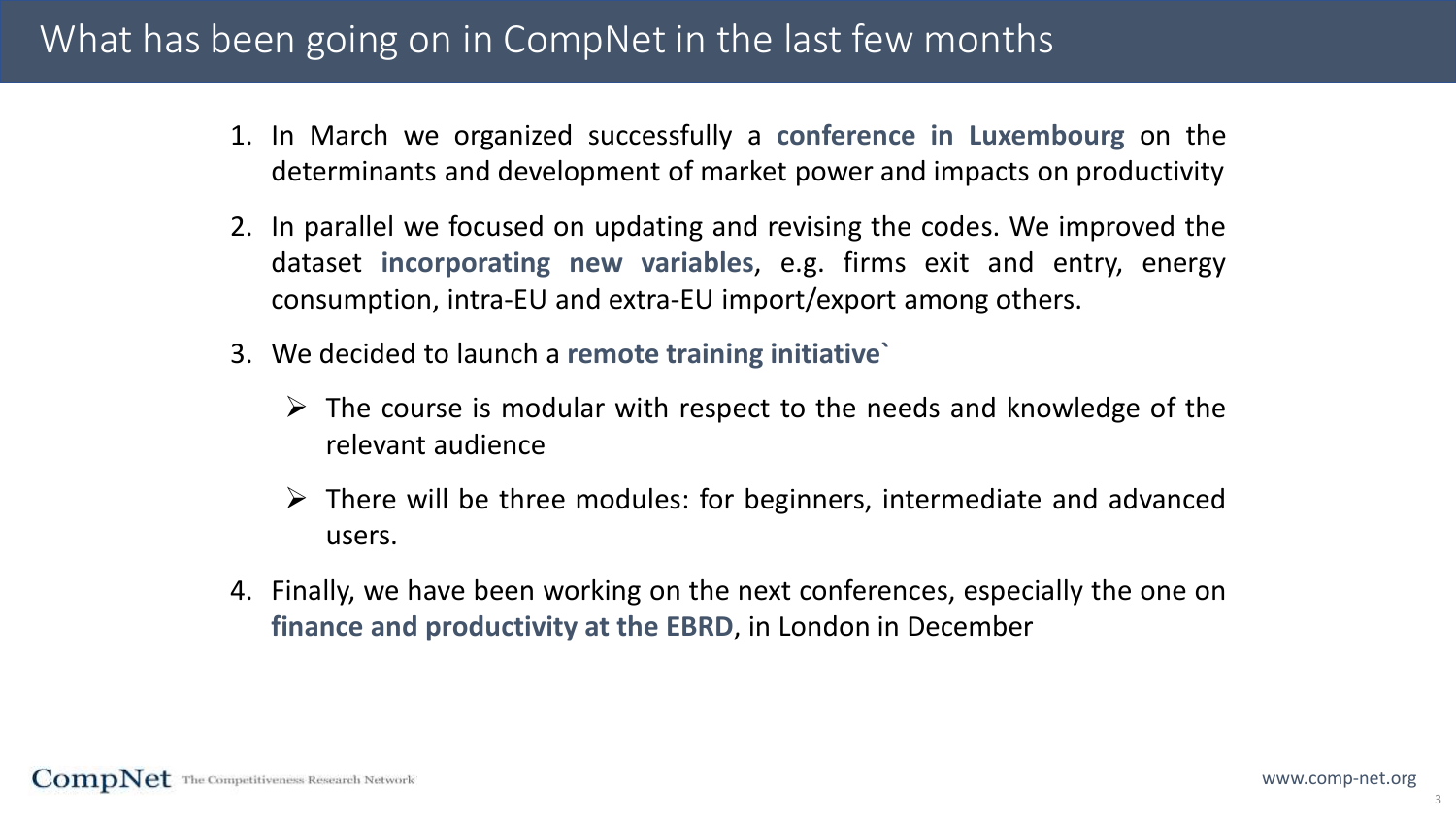### Roadmap for the next months



 $\textbf{CompNet}$  The Competitiveness Research Network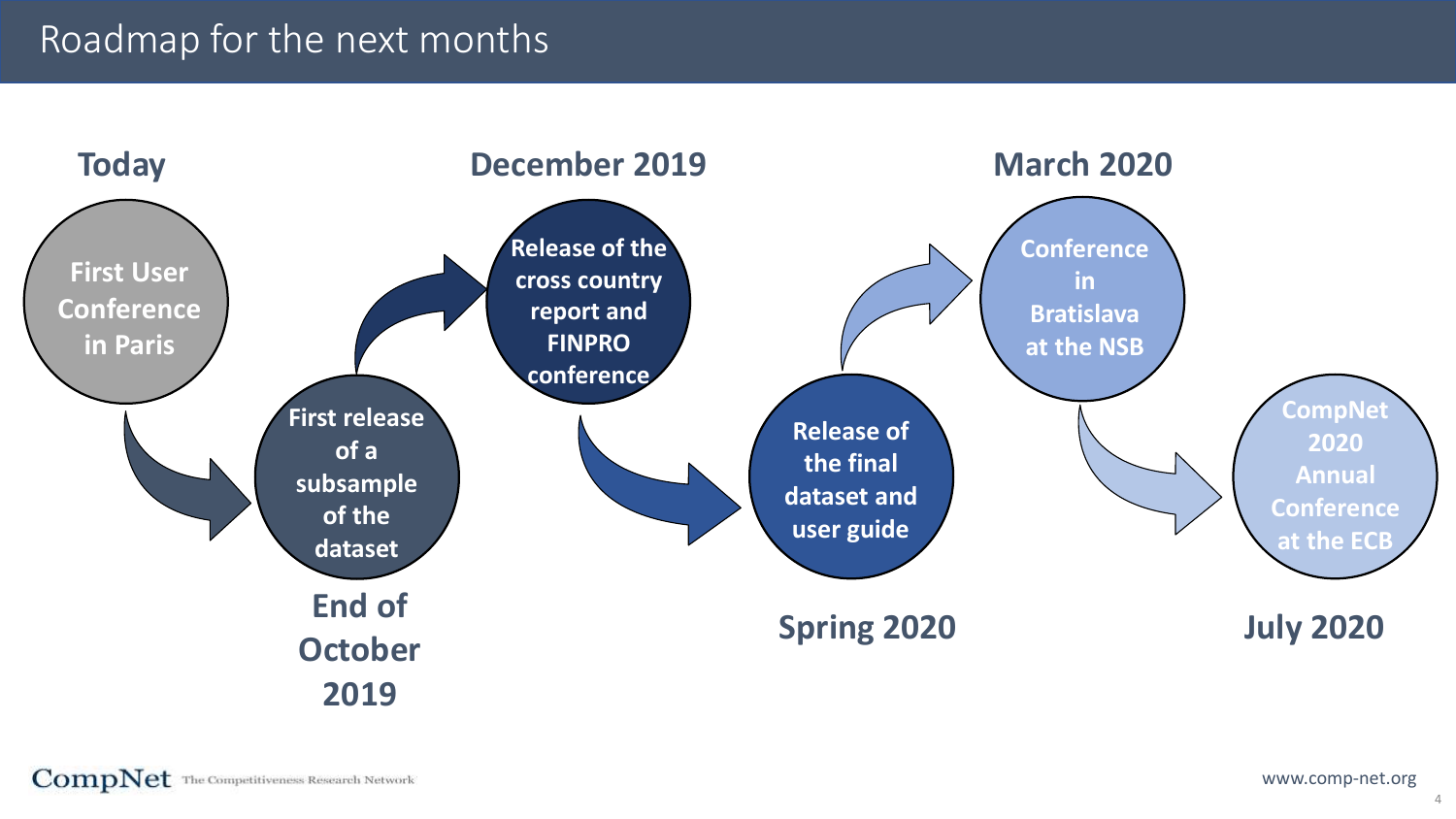#### About today

### **WHAT WILL WE DO?**

- $\triangleright$  We have gathered researchers involved in using the CompNet dataset to discuss their work
- $\triangleright$  At this stage we have some 80 research teams doing so across the world

#### **WHY?**

- $\triangleright$  This conference is a great opportunity to explore synergies and getting ideas on research output for new members
- $\triangleright$  Besides that, it is a gathering of colleagues, friends and co-authors who have been working for long together